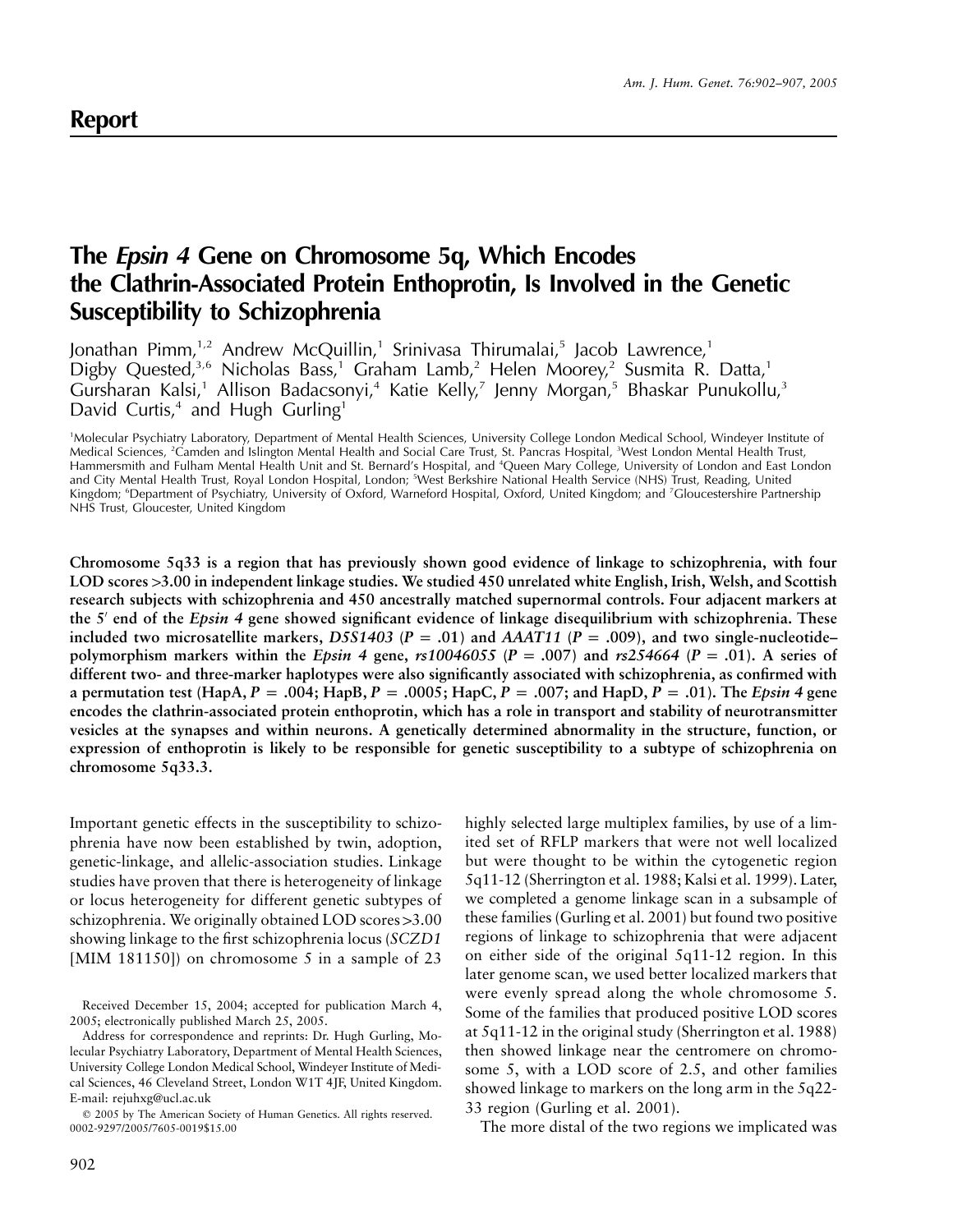at 5q22-34, where we obtained a LOD score of 3.6 (nominal  $P = .0001$ ). The chromosome 5q22-34 region had also been found to be linked to schizophrenia in a sample of Irish families (Straub et al. 1997), with a heterogeneity LOD score of 3.35 near locus *D5S804* ( $P = .0002$ ).

Subsequently, analysis of a single large kindred from Palau, Micronesia, resulted in a LOD score of 3.4 and showed linkage to schizophrenia with markers in the 5q22-31 region (Devlin et al. 2002). Later, a study of Finnish families also found linkage to schizophrenia, with a LOD score of 3.56, at 5q22-31 (Paunio et al. 2001). A collaborative study of the 5q22-31 region (Levinson 1999) found that four of eight independent linkage samples of families with schizophrenia resulted in LOD scores 11.00. For example, analysis of a sample of German families resulted in a LOD score of 1.8 at 5q22-31, at marker *D5S399* (Schwab et al. 1997).

These studies suggest that there must be at least two and possibly three or more—different regions of chromosome 5 that harbor susceptibility loci for schizophrenia. The evidence implicating the more distal region of chromosome 5 at 5q33 is derived from four independent linkage studies that report LOD scores  $>3.00$ . We attempted to identify exactly which gene might be involved, by the detection of linkage disequilibrium (LD) in a case-control genetic-association study, using markers we had previously found to show maximal evidence of linkage to schizophrenia.

We recruited a sample of 450 volunteers with schizophrenia and 450 controls from London and southern England. All subjects were included only if both parents were of English, Irish, Welsh, or Scottish descent and if three of four grandparents were of the same descent. One grandparent was allowed to be of other white European origin but not of Jewish or non–European Union (EU) ancestry (on the basis of the EU countries before the recent enlargement). U.K. National Health Service (NHS) multicenter and local research ethics committee approval was obtained, and all subjects signed an approved consent form after reading an information sheet. All 450 schizophrenic research subjects had been diagnosed and assessed by NHS psychiatrists as part of routine clinical diagnosis and treatment. Research subjects with short-term drug-induced psychoses, learning disabilities, head injuries, and other symptomatic psychoses were excluded from the present study. Research subjects were selected on the basis of having an International Classification of Diseases version 10 diagnosis of schizophrenia recorded in the NHS medical case notes. That information together with personal, medical, and psychiatric histories and all other available information were taken into consideration to complete data collection and interviewing with the Schizophrenia and Affective Disorders Schedule–Lifetime Schedule (SADS-L) interview (Spitzer and Endicott 1977). The SADS-L protocol ex-

pects data items to be recorded accurately from previous medical records and does not rely on the accuracy of statements made during the interview by mentally ill research subjects. After the SADS-L interview was completed using all sources of information, the subject individuals received the diagnosis of schizophrenia in accordance with the probable level of the Research Diagnostic Criteria (RDC). The "supernormal" control subjects were also interviewed in accordance with SADS-L guidelines, by use of the initial clinical screening questions, and were selected on the basis of having no family history of schizophrenia, alcoholism, or bipolar disorder and having no past or present personal history of any RDC-defined mental disorder.

Genomic DNA was extracted from frozen whole-blood samples by use of a standard cell lysis, proteinase K digestion, and phenol/chloroform ethanol precipitation method. All DNA samples were quantified with pico green by laser fluorimetry. The first set of five markers genotyped was selected on the basis of having shown maximal linkage and minimal recombination fraction to a chromosome 5q33 schizophrenia-susceptibility locus, with the assumption of admixture, in our previous genome linkage scan in large kindreds with schizophrenia. Specific loci were not targeted by genotyping markers next to known genes. The microsatellite marker *AAAT11* was identified, formatted, and genotyped for the present study and was amplified with the primers (forward) CTAGTT-GGGAGGCTGAGGTG and (reverse) AAGAGGGAGC-CTCAATCTGG. Primer sequences for PCR amplification of the microsatellite marker *D5S1403* and the SNPs were obtained from ENSEMBL, the University of California–Santa Cruz (UCSC) Genome Bioinformatics Web site, or the National Center for Biotechnology Information SNP Database. PCR amplification of microsatellite markers was performed using an M13-tailed primer and a second nontailed oligonucleotide primer. A third universal M13 sequence primer labeled with infrared dye IRD 700 or IRD 800 was used to hybridize against the M13-tailed locus-specific primer. Microsatellite marker– fragment sizes were separated and visualized using dual argon laser LiCor 4200L sequencers. Genotyping was performed with the SAGA2 genotyping software and was checked by eye. Allele calling by SAGA2 was checked by a second independent person, blind to diagnosis. The genotype data were automatically stored in a database. Any genotypes that were discrepant between the two checkers were PCR amplified and were genotyped again.

SNPs were determined by the Amplifluor SNP genotyping method, as modified by K Biosciences. Of samples on each microtiter plate, 17% were duplicated to detect error and to confirm the reproducibility of genotypes. The data were then analyzed to confirm Hardy-Weinberg equilibrium (HWE). Markers with lack of HWE in the control group were rejected, and genotyping was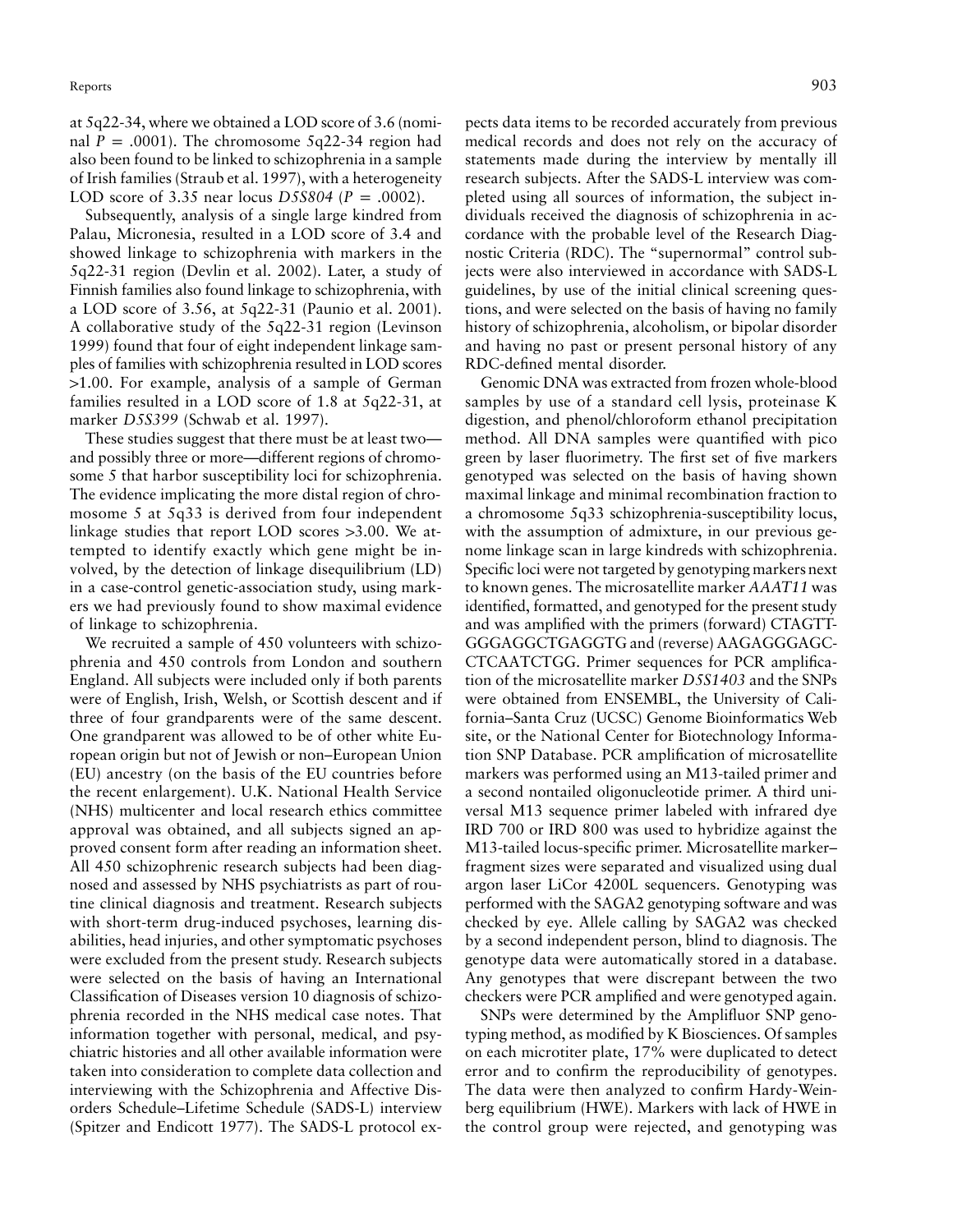# **Table 1**

## **Tests of Allelic Association with Schizophrenia at the** *Epsin <sup>4</sup>* **Gene Locus**

|                     |                               |                                   | <b>OBSERVED ALLELE FREQUENCIES AT</b> |  |               |    |   |  |                                                                                                     |          |   |  |  |                      |  |  |      |   |  |    |            |    |    |    |    |     |                       |                        |
|---------------------|-------------------------------|-----------------------------------|---------------------------------------|--|---------------|----|---|--|-----------------------------------------------------------------------------------------------------|----------|---|--|--|----------------------|--|--|------|---|--|----|------------|----|----|----|----|-----|-----------------------|------------------------|
| <b>MARKER</b>       | <b>LOCATION</b><br>(IN BP) ON | <b>DISTANCE</b> (IN BASES)        | Allele                                |  | Fragment Size |    |   |  |                                                                                                     |          |   |  |  |                      |  |  |      |   |  |    |            |    |    |    |    |     |                       |                        |
| AND SAMPLE          |                               | CHROMOSOME 5 FROM PREVIOUS MARKER |                                       |  |               |    |   |  | 232 240 244 248 252 197 199 203 207 211 215 219 223 353 356 362 365 368 371 374 377 380 383 386 389 |          |   |  |  |                      |  |  |      |   |  |    |            |    |    |    |    |     | $\chi^2$              | $P^{\rm a}$            |
| rs254664:           | 157,246,580                   |                                   |                                       |  |               |    |   |  |                                                                                                     |          |   |  |  |                      |  |  |      |   |  |    |            |    |    |    |    |     |                       | $6.11, 01^{\circ}$     |
| Control             |                               |                                   | 638 242                               |  |               |    |   |  |                                                                                                     |          |   |  |  |                      |  |  |      |   |  |    |            |    |    |    |    |     |                       |                        |
| Schizophrenic       |                               |                                   | 522 258                               |  |               |    |   |  |                                                                                                     |          |   |  |  |                      |  |  |      |   |  |    |            |    |    |    |    |     |                       |                        |
| 5' Start of Epsin 4 | 157, 267, 063                 |                                   |                                       |  |               |    |   |  |                                                                                                     |          |   |  |  |                      |  |  |      |   |  |    |            |    |    |    |    |     |                       |                        |
| rs1186930:          | 157,272,308                   | 2,984                             |                                       |  |               |    |   |  |                                                                                                     |          |   |  |  |                      |  |  |      |   |  |    |            |    |    |    |    |     |                       | 2.39.12 <sup>a</sup>   |
| Control             |                               |                                   | 483 363                               |  |               |    |   |  |                                                                                                     |          |   |  |  |                      |  |  |      |   |  |    |            |    |    |    |    |     |                       |                        |
| Schizophrenic       |                               |                                   | 470 302                               |  |               |    |   |  |                                                                                                     |          |   |  |  |                      |  |  |      |   |  |    |            |    |    |    |    |     |                       |                        |
| rs10046055:         | 157,297,912                   | 25,604                            |                                       |  |               |    |   |  |                                                                                                     |          |   |  |  |                      |  |  |      |   |  |    |            |    |    |    |    |     |                       | 9.83 .002 <sup>a</sup> |
| Control             |                               |                                   | 613 265                               |  |               |    |   |  |                                                                                                     |          |   |  |  |                      |  |  |      |   |  |    |            |    |    |    |    |     |                       |                        |
| Schizophrenic       |                               |                                   | 471 283                               |  |               |    |   |  |                                                                                                     |          |   |  |  |                      |  |  |      |   |  |    |            |    |    |    |    |     |                       |                        |
| AAAT11:             | 157,301,697                   | 3,785                             |                                       |  |               |    |   |  |                                                                                                     |          |   |  |  |                      |  |  |      |   |  |    |            |    |    |    |    |     |                       | 9.61 .007 <sup>b</sup> |
| Control             |                               |                                   |                                       |  | $\mathbf{0}$  | 50 | 3 |  | 471 236                                                                                             |          |   |  |  |                      |  |  |      |   |  |    |            |    |    |    |    |     |                       |                        |
| Schizophrenic       |                               |                                   |                                       |  |               | 63 |   |  | 392 265                                                                                             |          |   |  |  |                      |  |  |      |   |  |    |            |    |    |    |    |     |                       |                        |
| D5S1403:            | 157,346,617                   | 44,920                            |                                       |  |               |    |   |  |                                                                                                     |          |   |  |  |                      |  |  |      |   |  |    |            |    |    |    |    |     | 11.28.01 <sup>b</sup> |                        |
| Control             |                               |                                   |                                       |  |               |    |   |  |                                                                                                     | $\Omega$ |   |  |  | 262 158 127 125      |  |  | 44 2 |   |  |    |            |    |    |    |    |     |                       |                        |
| Schizophrenic       |                               |                                   |                                       |  |               |    |   |  |                                                                                                     | 2        | 3 |  |  | 201 162 148 140 34 0 |  |  |      |   |  |    |            |    |    |    |    |     |                       |                        |
| D5S1400:            | 157,439,237                   | 92,620                            |                                       |  |               |    |   |  |                                                                                                     |          |   |  |  |                      |  |  |      |   |  |    |            |    |    |    |    |     |                       | 6.67.06c               |
| Control             |                               |                                   |                                       |  |               |    |   |  |                                                                                                     |          |   |  |  |                      |  |  |      |   |  | 20 | 137 281    | 85 | 72 | 88 | 12 | - 6 |                       |                        |
| Schizophrenic       |                               |                                   |                                       |  |               |    |   |  |                                                                                                     |          |   |  |  |                      |  |  |      | 3 |  |    | 18 146 228 | 94 | 91 | 88 | 14 | -3  |                       |                        |

<sup>a</sup> *P* from 2 × 2  $\chi^2$ , with 1 df.<br><sup>b</sup> *P* from CLUMP Monte Carlo T4.

c *P* from CLUMP Monte Carlo T3.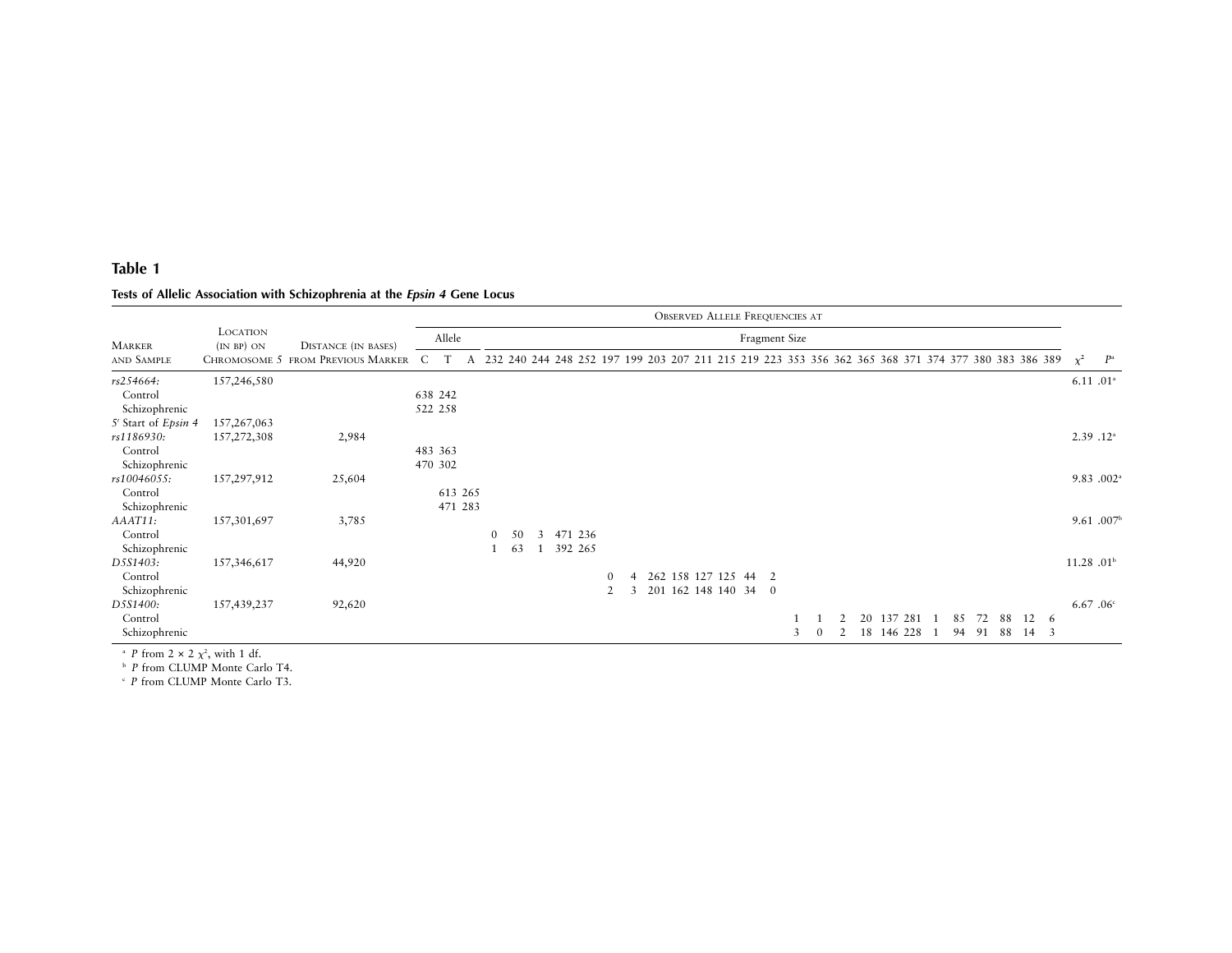#### **Table 2**

| No. of Markers and Haplotype (Allele)                                    |      | P <sup>a</sup> |
|--------------------------------------------------------------------------|------|----------------|
| 2 (440 controls; 396 cases):                                             |      |                |
| HapA: $rs254664$ (T) and $rs10046055$ (A) <sup>b</sup>                   | 13.2 | .004           |
| HapB: $rs1186930$ (T) and $rs10046055$ (A) <sup>b</sup>                  | 18.3 | .0005          |
| HapC: $rs10046055$ (A) and AAAT11 (252 bp) <sup>b</sup>                  | 21.2 | .007           |
| 3 (442 controls; 408 cases):                                             |      |                |
| HapD: $rs254664$ (T), $rs10046055$ (A), and AAAT11 (252 bp) <sup>b</sup> | 28.1 | .01            |
| HapE: rs1145603 (T), rs10046055 (A), and AAAT11 (252 bp) <sup>b</sup>    | 28.3 | .01            |
|                                                                          |      |                |

**Results of Tests of Haplotypic Association with Schizophrenia at the** *Epsin 4* **Gene Locus**

<sup>a</sup> Haplotype permutation test empirical *P,* on the basis of 99,999 permutations.

**b** Most likely to be specific alleles that show association in each haplotype.

repeated. Before association analysis, genotype data for each 96-well microtiter plate were analyzed for LD, by use of GENECOUNTING/LDPAIRS, to check that closely linked markers had consistent LD relationships on each plate.

Next, these data were analyzed for allelic association with schizophrenia by use of CLUMP, which employs an empirical Monte Carlo test of significance and which does not require correction for multiple alleles (Sham and Curtis 1995). Subtests of the CLUMP program are T1, Pearson's  $\chi^2$  statistic of the "raw" contingency table; T2, the  $\chi^2$  statistic of a table with rare alleles grouped together to prevent small expected cell counts; T3, the largest of the  $\chi^2$  statistics of 2  $\times$  2 tables, each of which compares one allele with the rest grouped together; and T4, the largest of the  $\chi^2$  statistics of all possible 2  $\times$  2 tables, comparing any combination of alleles with the rest. The genotypes were then analyzed for marker-tomarker LD and for haplotypic association with schizophrenia by use of GENECOUNTING/LDPAIRS, which computes *D'* and Cramer's V tests of LD and maximumlikelihood estimates of haplotype frequencies from phaseunknown case-control data (Zhao et al. 2000, 2002). The significance of any overall haplotype association with schizophrenia was computed using permutation testing. Fifteen genetic markers at chromosomal loci thought to be not involved in schizophrenia were genotyped in a subset of the sample (200 cases and 300 controls) and were analyzed to detect genetic heterogeneity between

cases and controls, to confirm that the samples were genetically well matched. In addition, a statistical test (CHECKHET) for detecting subjects with atypical genetic background was employed (Curtis et al. 2002).

No evidence of genetic heterogeneity between cases and controls was found from using the reference markers. The CHECKHET test detected two subjects with schizophrenia with abnormal genotypes; these were excluded from further study before any chromosome 5 markers were genotyped. After five microsatellite markers—*D5S1480, D5S1507, D5S1499, D5S820,* and *D5S1403*—had been genotyped, a positive allelic association was found with *D5S1403*, as shown in table 1 (CLUMP T4,  $P = .01$ ). Therefore, 11 additional markers close to *D5S1403* were selected and genotyped. One of these 11 markers was the microsatellite marker *AAAT11,* which was 40 kb from *D5S1403.* This marker also showed significant evidence of association with schizophrenia, with an empirical *P* value of .007. Two of four SNP markers within the *Epsin 4* gene ( $rs10046055$  [ $P = .002$ ] and  $rs254664$  [ $P =$ .02]) were also found to be associated with schizophrenia. Flanking markers on each side of the *Epsin 4* gene did not show association.

The allele frequencies, positions on chromosome 5 for the *Epsin 4* gene, and markers showing significant evidence or a trend toward association with schizophrenia are shown in tables 1 and 2, in their order on chromosome 5q, in accordance with the June 2004 release of the UCSC Genome Browser. Two-marker haplotype

| Ш<br>m |  |
|--------|--|
|--------|--|

**Results of Pairwise LD Statistics between All Pairs of Associated Markers**

|               |          | ABSOLUTE VALUE OF D'AND LD P VALUES <sup>a</sup> |            |         |                                   |         |  |  |  |  |  |  |  |
|---------------|----------|--------------------------------------------------|------------|---------|-----------------------------------|---------|--|--|--|--|--|--|--|
| <b>MARKER</b> | rs254664 | rs1186930                                        | rs10046055 | AAAT11  | D <sub>5</sub> S <sub>140</sub> 3 | D5S1400 |  |  |  |  |  |  |  |
| rs254664      |          | .992                                             | .220       | .395    | .414                              | .044    |  |  |  |  |  |  |  |
| rs1186930     | < 00001  |                                                  | .242       | .058    | .383                              | .057    |  |  |  |  |  |  |  |
| rs10046055    | < 00001  | < 00001                                          |            | .883    | .2.52                             | .339    |  |  |  |  |  |  |  |
| AAAT11        | < 00001  | < 00001                                          | < 00001    |         | .238                              | .357    |  |  |  |  |  |  |  |
| D5S1403       | < 00001  | < 00001                                          | .006       | .157    |                                   | .220    |  |  |  |  |  |  |  |
| D5S1400       | < 00001  | .856                                             | < 00001    | < 00001 | < 00001                           |         |  |  |  |  |  |  |  |

 $\Delta$ <sup>a</sup> *D'* values shown above the diagonal; *P* values shown below diagonal.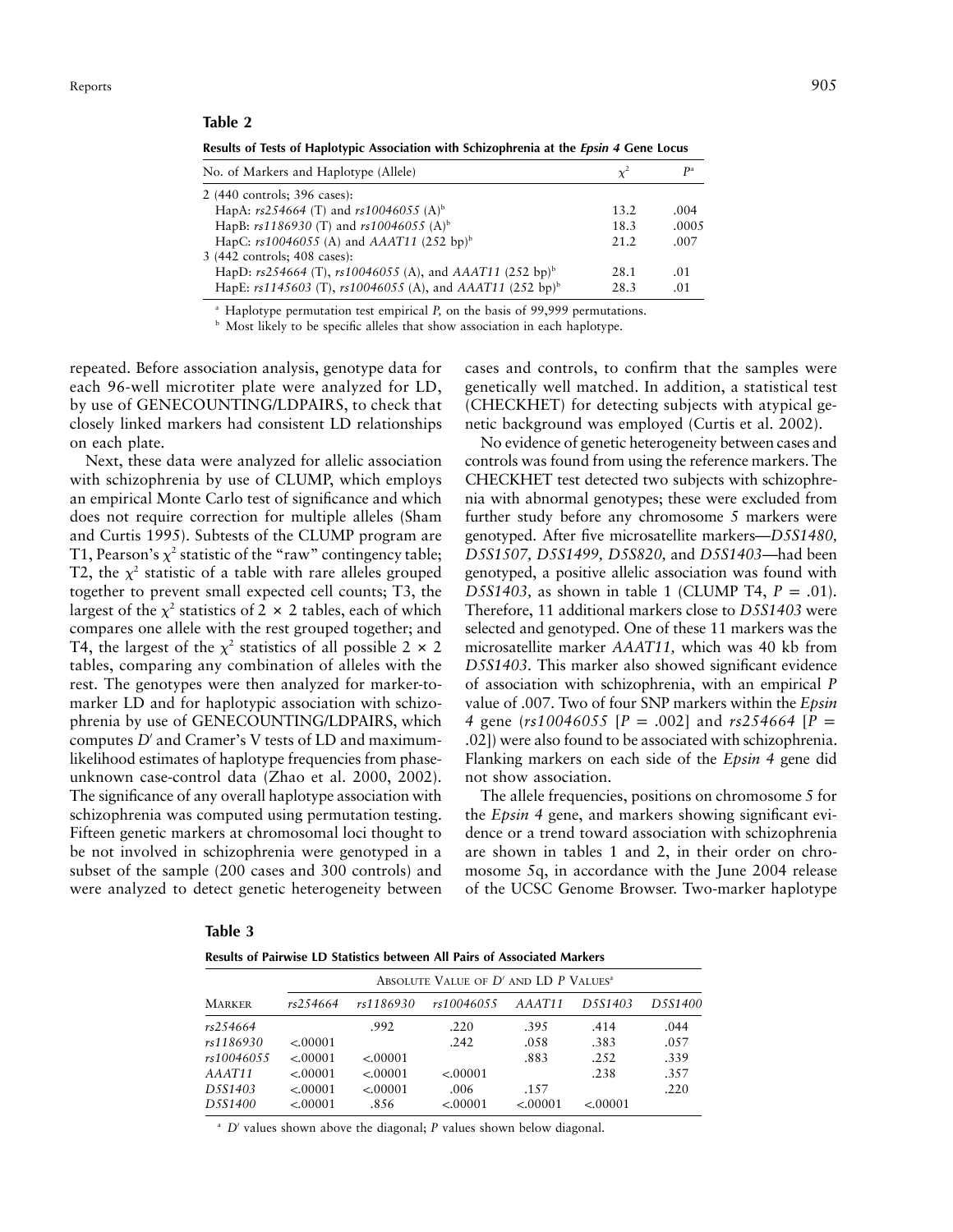HapA (see table 2), derived from combining the SNP markers *rs254664* and *rs10046055,* showed association with schizophrenia, on the basis of permutation testing  $(P = .004)$ . Significant association verified through permutation testing  $(P = .0005)$  was also found with the SNP markers *rs1186930* and *rs10046055* when combined into haplotype HapB and with the markers *rs10046055* and *AAAT11* in HapC. Two three-marker haplotypes (HapD and HapE) that combined the microsatellite marker *ATTT11* with two of the three SNP markers *rs254664, rs10046055,* and *rs1145603* also showed significant association (permutation test  $P =$ .001 and .007, respectively). Each of the markers that showed association with schizophrenia was in strong LD  $(P < .00001)$  with one or more of the other associated markers, as shown in table 3.

The five originally genotyped markers were selected as the closest markers to the chromosome 5q33 linkage peak obtained in our previously published genome analysis of large schizophrenic kindreds. One of these markers showed some evidence for association; hence, new markers nearby were genotyped. Individually, some of these markers produced more highly significant evidence for association. Because these markers are in LD with each other, it is not possible to state the overall significance of all the tests for association obtained from individual markers and from marker combinations, but, together, the results do indicate that a locus conferring susceptibility to schizophrenia is likely to be present in this narrowly defined region.

The schizophrenic subjects studied were routine cases from United Kingdom NHS facilities in London and southern England. They were not selected for having a positive family history of schizophrenia. An important implication of this finding is that genetic effects detected by linkage studies in large multiply affected pedigrees also apply to routinely treated patients in London and southern England NHS mental health facilities. The only gene in the chromosomal region that we implicated by LD was the *Epsin 4* gene. *Epsin 4* is a member of a class of proteins with an "epsin N-terminal homology (ENTH) domain." This protein sequence is evolutionarily conserved and is found in association with other proteins that participate in clathrin-mediated pit formation and endocytosis and in vesicle stability (Koshiba et al. 2002). Enthoprotin is highly enriched on clathrin-coated vesicles isolated from the rat brain and is probably involved in memory by its effects on reuptake and storage of neurotransmitters (Wasiak et al. 2002). Replication studies are needed to fully establish this new genetic association with schizophrenia. Etiological base-pair changes present in the coding and control regions of the *Epsin 4* gene can now be sought by resequencing or mutation screening of genomic DNA from subjects with schizophrenia who have inherited the alleles and haplotypes on chromosome 5q33.3 that are associated with schizophrenia.

## **Acknowledgments**

This research was funded by the Neuroscience Research Charitable Trust and by a Priory Hospital research lectureship to J.L. The authors have no commercial conflicts of interest.

# **Electronic-Database Information**

The URLs for data presented herein are as follows:

- ENSEMBL, http://www.ensembl.org/ (for SNPs and microsatellites)
- National Center for Biotechnology Information SNP Database, http://www.ncbi.nlm.nih.gov/projects/SNP/ (for SNPs)
- Online Mendelian Inheritance in Man (OMIM), http://www .ncbi.nlm.nih.gov/Omim/ (for *SCZD1*)
- University of California–Santa Cruz (UCSC) Genome Bioinformatics, http://www.genome.ucsc.edu/ (for SNPs and microsatellites)

# **References**

- Curtis D, North BV, Gurling HM, Blaveri E, Sham PC (2002) A quick and simple method for detecting subjects with abnormal genetic background in case-control samples. Ann Hum Genet 66:235–244
- Devlin B, Bacanu SA, Roeder K, Reimherr F, Wender P, Galke B, Novasad D, Chu A, TCuenco K, Tiobek S, Otto C, Byerley W (2002) Genome-wide multipoint linkage analyses of multiplex schizophrenia pedigrees from the Oceanic nation of Palau. Mol Psychiatry 7:689–694
- Gurling HM, Kalsi G, Brynjolfson J, Sigmundsson T, Sherrington R, Mankoo BS, Read T, Murphy P, Blaveri E, McQuillin A, Petursson H, Curtis D (2001) Genomewide genetic linkage analysis confirms the presence of susceptibility loci for schizophrenia, on chromosomes 1q32.2, 5q33.2, and 8p21- 22 and provides support for linkage to schizophrenia, on chromosomes 11q23.3-24 and 20q12.1-11.23. Am J Hum Genet 68:661–673
- Kalsi G, Mankoo B, Curtis D, Sherrington R, Melmer G, Brynjolfsson J, Sigmundsson T, Read T, Murphy P, Petursson H, Gurling H (1999) New DNA markers with increased informativeness show diminished support for a chromosome 5q11-13 schizophrenia susceptibility locus and exclude linkage in two new cohorts of British and Icelandic families. Ann Hum Genet 63:235–247
- Koshiba S, Kigawa T, Kikuchi A, Yokoyama S (2002) Solution structure of the epsin N-terminal homology (ENTH) domain of human epsin. J Struct Funct Genomics 2:1–8
- Levinson DF (1999) Multicenter linkage study of schizophrenia candidate regions on chromosomes 5q, 6q, 10p and 13q. Am J Hum Genet Suppl 65:A259
- Paunio T, Ekelund J, Varilo T, Parker A, Hovatta I, Turunen JA, Rinard K, Foti A, Terwilliger JD, Juvonen H, Suvisaari J, Arajarvi R, Suokas J, Partonen T, Lonnqvist J, Meyer J, Peltonen L (2001) Genome-wide scan in a nationwide study